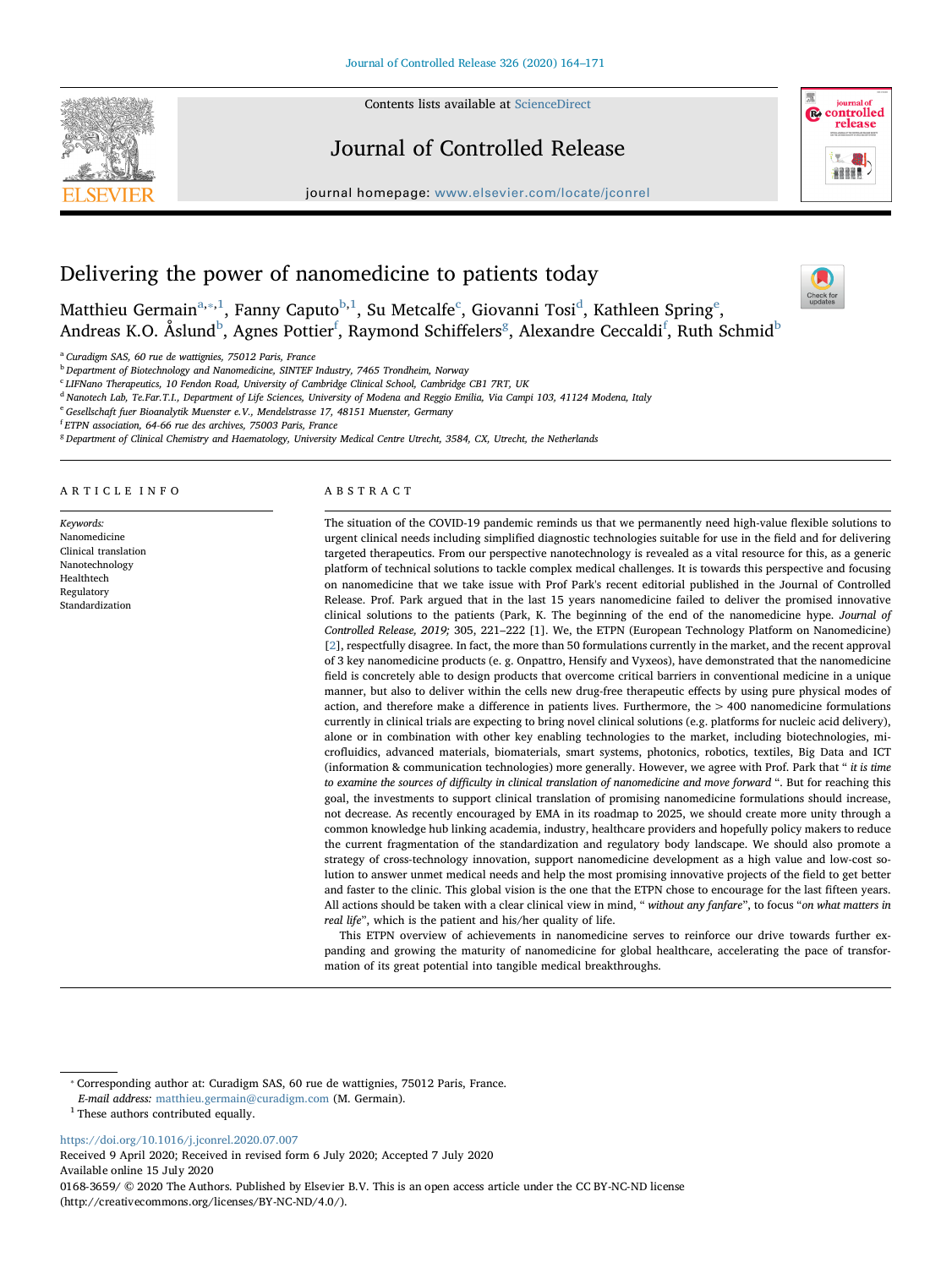#### 1. Introduction

For decades the field of nanomedicine has promised to revolutionize treatment outcomes for millions of patients. Has nanomedicine succeeded in meeting the initial expectations, making a real difference for patients or is it still only delivering "lofty promises" of what "we hope it might do someday"? In his editorial in the Journal of Controlled Release [[1](#page-6-1)], Prof. Park argues that the field of nanomedicine has been clearly overrated, that it was overly focused on cancer therapy and that its promises probably never will be realized. Based on these conclusions, he suggests that the massive resources, time and financial investments allocated to the field of nanomedicine should be refocused on other priorities. It may be true that the publicly funded research investment in the field is decreasing. For example, the US National Cancer Institute (NCI) recently announced that, after 15 years, it will stop funding the Centers of Cancer Nanotechnology Excellence (CCNEs). But the reason for setting aside this funding mechanism was not the failure of the nanomedicine field. On the contrary, the program was supposed to only support emerging technologies, while nanomedicine is now considered resilient enough to compete in other standard funding mechanisms. Moreover, Prof. Grodzinski in response to Park, pointed out that the CCNEs program was very successful, not only producing > 3400 nanomedicine publications, but also generating concrete results, such as the creation of  $> 100$  start-up companies, and products entering  $> 30$ clinical trials in the US [\[3\]](#page-6-2). The Nanomedicine and Nanoscale Delivery (NND) focus group of the Controlled Release Society (CRS) also recently joined the discussion, arguing in favor of the solid progresses made by nanomedicine [\[4\]](#page-6-3).

The debate is open: are we at the beginning of the end of the nanomedicine hype, as suggested by Prof. Park, or are we just at the end of the beginning which will guide nanomedicine into a new, more mature phase? To answer this question, we propose to first proceed as described in the citation used by Prof. Park himself: "Innovators who seek to revolutionize and disrupt an industry must tell investors the truth about what their technology can do today, not just what they hope it might do someday." We will argue in section one, how, in our opinion, nanomedicine has already made a concrete difference in the treatment of cancer and of other diseases. Then, in section two we will discuss the bottlenecks that are still delaying nanomedicine's efficient translation into the clinic, we will describe the main on-going European and international initiatives to sustain the field alone or in combination with other key enabling technologies (KETs). Finally, we will conclude on the potential role that European infrastructures may play in the future, notably within the framework of the upcoming Work Programme Horizon Europe led by the European Commission (E.C.).

# 2. Section one: How nanomedicine is improving therapeutic outcomes

It is very often claimed that nanomedicine failed to meet the initial expectations in drug delivery, since less than 1% of the active pharmacological ingredient (API) is locally released, e.g. in cancer treatment in the tumoral tissues [[5](#page-6-4)[,6\]](#page-6-5). As pointed out by Scott Mc-Neil, former Director of the Nanotechnology Characterization Laboratory (NCL) of the NCI, the average amount of the API delivered locally may not be the only parameter to judge the success of nanomedicine in cancer therapy, since other pharmacological parameters, as peak drug concentration, clearance rate and half time elimination may be significantly improved, increasing the therapeutic outcome and also reducing side effects [[7](#page-6-6)]. More importantly, the nanomedicine success cannot be judged only by considering the delivered dose, since nanoparticles are not acting only as passive drug carriers. In the last three years, three new formulations were approved, Vyxeos, Onpattro and Hensify, clearly demonstrating that a new generation of nanomedicine formulations has successfully reached the market, opening new clinical perspectives based on their unique physico-chemical properties.

<span id="page-1-0"></span>

Fig. 1. Evolution of the approved nanomedicine formulations (cumulative number/year). First year of approval reported for formulations approved by multiple agencies (e.g. EMA and FDA).

# 3. The new generation of nanomedicine who made it to the market

Currently more than 50 nanomedicine formulations have been approved for clinical use, as recently reviewed by multiple authors [8–[10](#page-6-7)]. These marketed nanomedicine formulations are approved for cancer treatment, iron-replacement therapies, anesthetics, fungal treatments, macular degeneration, and for the treatment of genetic rare diseases [\[8\]](#page-6-7). Nano/microparticle imaging agents have also been included in the statistics. The majority of approved NP classes are represented by liposomes, iron colloids, protein-based NP, nano-emulsions, nanocrystals and metal oxide nanoparticles. The three new formulations mentioned in the previous section, not only show that the number of formulations approved are steadily increasing [\(Fig. 1\)](#page-1-0), but that new generations of nanomedicine are now reaching the market.

Vyxeos was approved in 2017 by the FDA for the treatment of acute myeloid leukemia [\[11](#page-6-8)]. It allows the simultaneous delivery of two drugs, cytarabine and daunorubicin, at a synergic fixed 5:1 ratio to increase treatment efficacy with a lower cumulated dose. Due to differential pharmacodynamics and biodistribution of drugs, a temporal and spatial controlled delivery of this optimal ratio cannot be reached by any other approach than by the encapsulation of the chosen mix of drugs in a nano-object. It is easy to envision that such a success will be reproduced with various drug combinations.

In 2018 Onpattro, the first lipid-based nanoformulation encapsulating siRNA, was approved for the treatment of transthyretin amyloidosis [\[12](#page-6-9)], a rare disease. This approval is a great achievement, nanomedicine being the first technology platform answering the needs of nucleic acid delivery and finally making it available for patients. Indeed, nucleotide-based drugs have an enormous therapeutic potential but pose specific delivery challenges. In fact, nucleotides are rapidly degraded in vivo and have little or no possibility to reach the target region. Furthermore, they are negatively charged and uptake into cells is electrostatically hindered. Hence, nucleotide drugs need both protection and a trojan horse to enter cells. The design of Onpattro combines an efficient encapsulation of siRNA with prevention of its degradation in vivo but also with the ability to perform endosomal escape and delivery of siRNA within the cell cytoplasm. Considering the high number of ongoing clinical trials based on nanomedicines encapsulating nucleic acids, including mRNAs, several new products will be expected to reach the market in the near future. The current global Covid-19 pandemic highlights that a vaccine, based on mRNA encapsulation in lipid-based nanoparticles, could now be developed with unprecedented speed. Importantly, the therapeutic potential of mRNA is vastly larger, and can provide solutions in multiple areas including cancer vaccines and immune activation, in-body production of patients'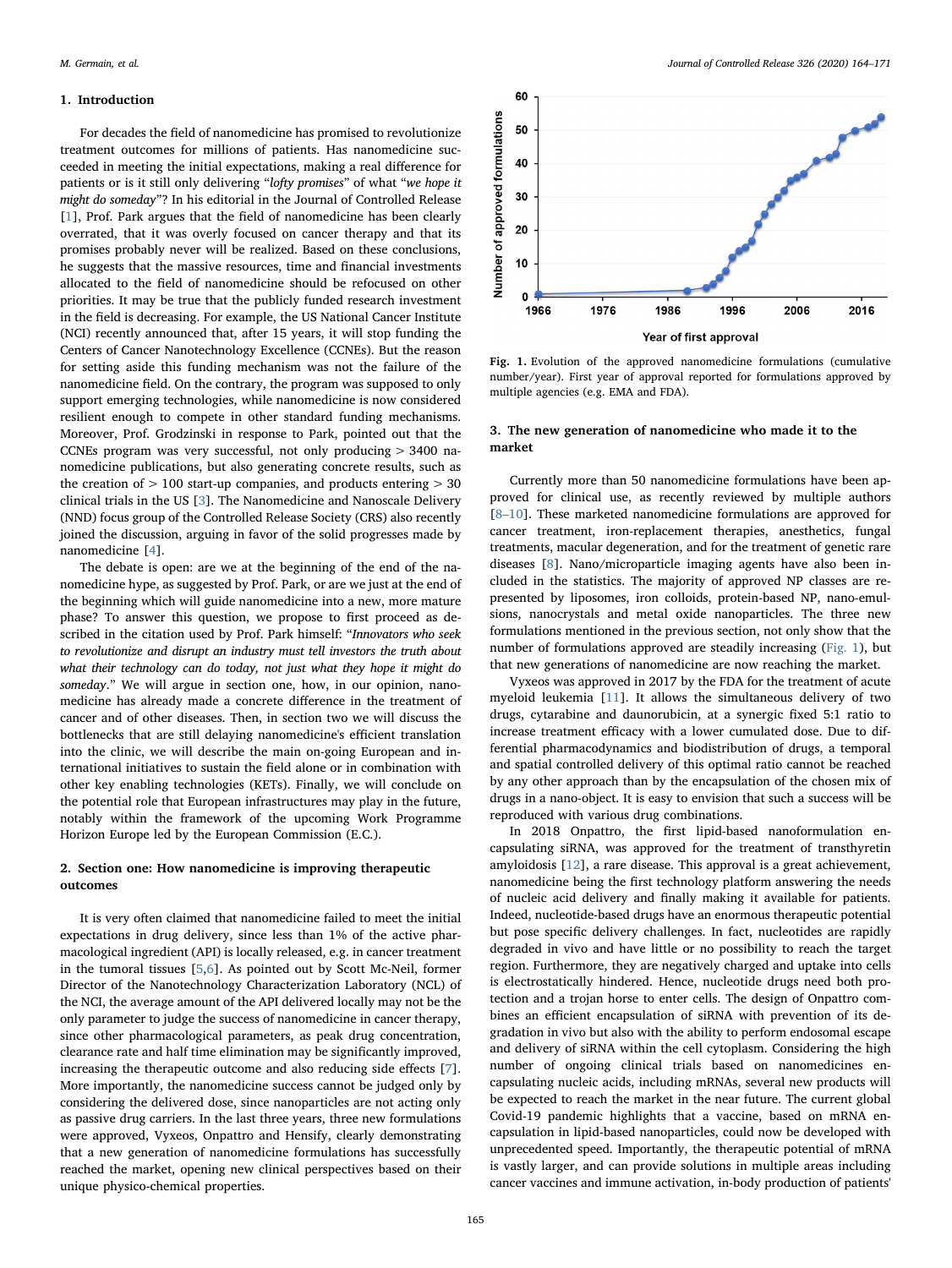<span id="page-2-0"></span>

Fig. 2. Nanoparticle classes investigated in ongoing clinical trials. The analysis was performed on 409 clinical trials from 2008 to 2020 (active, ongoing or recruiting), identified in the [clinicaltrials.gov](http://clinicaltrials.gov) database in May 2020. Search limited to trials identified with the following keywords: nanoparticle, liposome, liposomal, lipid, vaccine, micelle, nanocrystal, virus like particle, silica particle, iron oxide, extracellular vesicle, dendrimer, nanobubble, lipoplex, gold nanoparticle. These keywords were used alone or in association with other diseases or technologies specific keywords: COVID-19, mRNA, nucleic acid, cancer. Only trials using nanoparticles were selected, eliminating doubloons arising from multiple searches. Repartition of nanoparticle types is presented for all ongoing clinical trials, for cancer related applications (65% of the total) and for all applications outside oncology (35% of the total). (For interpretation of the references to colour in this figure legend, the reader is referred to the web version of this article.)

own therapeutic antibodies, protein replacement therapies and regenerative medicine. Importantly, delivery of nucleic acids could be used for any kind of permanent gene therapy of, conceivably, any genetic disorder by encoding of the CRISPR/Cas9 complex [\[13](#page-6-10)]. Therefore, we believe that Onpattro is only the very beginning of a paradigm shift in the treatment of various therapeutic areas including oncology, but also rare diseases, genetic or infectious diseases.

Nanomedicine cannot be considered simply as a drug delivery system anymore since nanomaterials themselves may become the active therapeutic ingredient. Nowadays, radiotherapy's efficacy is limited by the tolerance of normal tissues adjacent to the tumor which reduces the energy dose that can be administered safely the patient. Nanotechnologies have created a new profile of material interactions with cell biology. The use of a new class of radiation-enhancing nanoparticles could be a breakthrough approach for the local treatment of solid tumors that are treated with radiotherapy. NBTXR3 is a first-inclass nanoparticle composed of functionalized crystalline hafnium oxide (HfO2). NBTXR3 nanoparticles were chosen for clinical development because of their excellent ratio for x-ray absorption and acceptable safety. Once activated by ionizing radiation, NBTXR3 administered intratumorally yields a cell-localized high energy deposit and increased cell death compared with the same dose of radiation alone, without adding toxicity to the surrounding tissues. This innovative approach proposes to broaden the therapeutic window of radiation therapy by opening the possibility to bring physics at the heart of the cells without changing radiotherapy practice. NBTXR3 obtained its CE mark for the treatment of locally advanced soft tissue sarcoma in 2019 and the results from its phase 2–3 clinical trial were recently published [[14\]](#page-6-11).

Other examples of the difference made by nanomedicine can be found in liposomal marketed products in various therapeutic areas [[15\]](#page-6-12). The final aim of this paper is not to provide an exhaustive list of products, but rather to highlight and focus on some of them, e.g. Visudyne, a liposomal formulation of verteporin, used in the treatment of

age-related macular degeneration (AMD) by photodynamic therapy [[16\]](#page-6-13). Encapsulation of verteporin is required since this molecule undergoes self-aggregation in aqueous medium, limiting its bioavailability. Ocular delivery is very challenging due to the presence of biological barriers (cornea, aqueous humor, etc.) which reduce the bioavailability of topically or intraocularly administered therapeutic agents. This situation demands frequent therapeutic agent administration which could limit the treatment especially for invasive intra-ocular administration which can cause intraocular bleeding associated with pain and discomfort that results in poor patient compliance. This demonstrates that nanomedicine has also made a difference in this therapeutic area by offering the possibility to improve therapeutic agents' bioavailability for intraocularly and topically administered drugs and sustained drug release which reduces the frequency of drug administrations. Such benefits explain why there are already 10 nanomedicinebased products marketed for ocular treatment [\[17](#page-6-14)].

Imaging also benefits from nanomedicine's properties. For example, Magtrace is made of magnetic iron nanoparticles enable tracing of the sentinel node in breast cancer without the use of radiomarkers, resulting in a more efficient biopsy and detection of cancer cell migration [[18\]](#page-6-15).

# 4. Who's next? Innovative formulations in pre-clinical and clinical development

By analyzing the active or recruiting clinical trials in the [clinicaltrials.gov](http://clinicaltrials.gov) database we were able to identify 409 clinical trials focusing on therapy and diagnostics involving nanomedicines. From the beginning of 2018, more than 247 new clinical trials (active or recruiting) have been started. Interestingly, in May 2020 at least 3 trials were already started on vaccines for COVID-19 based on lipid-based nanoparticles and this number will probably increase significantly in the upcoming months. The most common formulations under investigation are still liposomes and protein based-nanoparticles, e.g.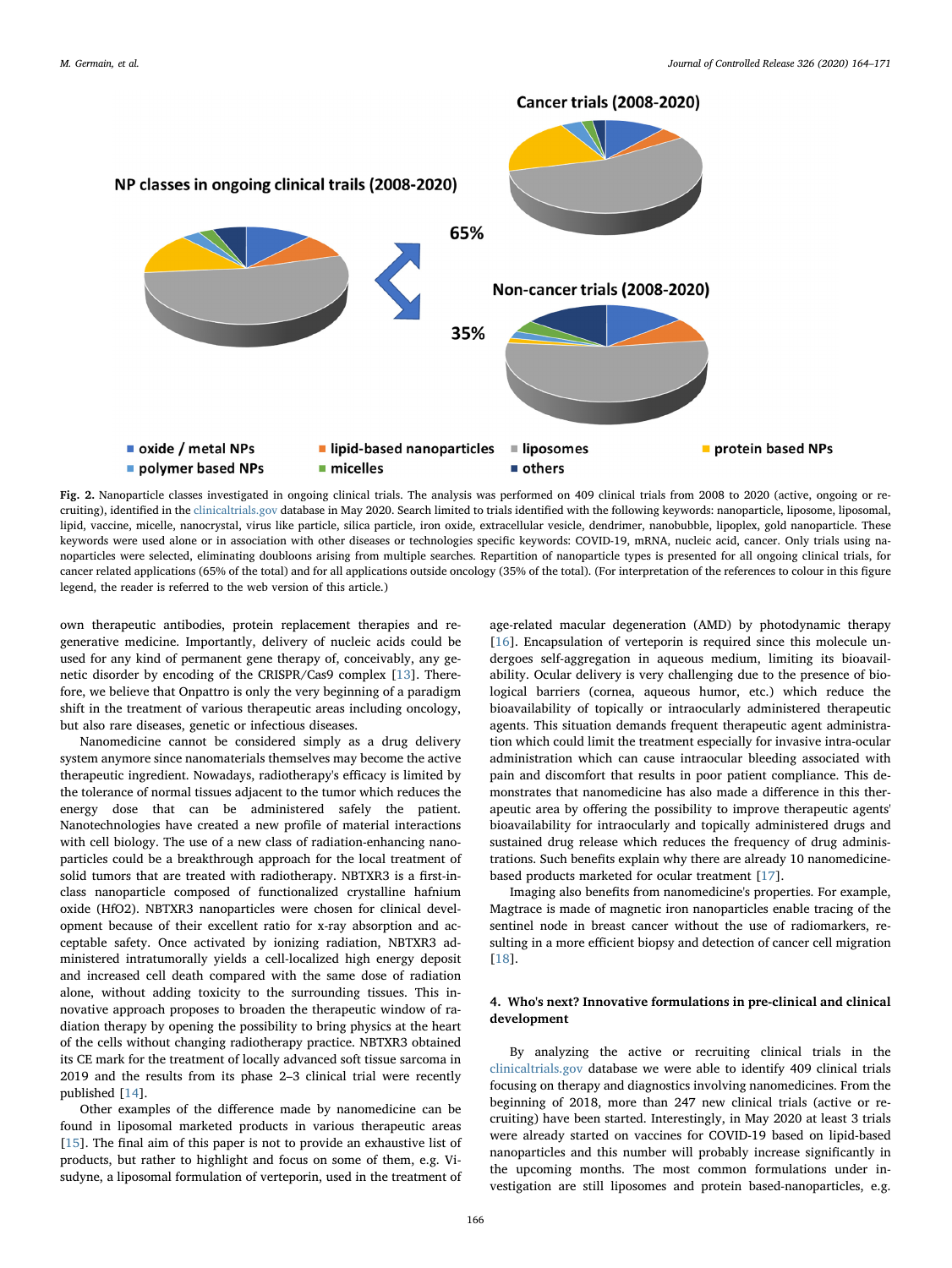# <span id="page-3-0"></span>A) Clinical indications in ongoing clinical trials

B) Categorization of clinical trials on nanomedicines from 2016 to 2020 according to indication.



Fig. 3. Categorization of clinical trials based on nanomedicine formulation per indication: A) analysis on all the 409 trials and b) repartition per year in the 2016- May 2020 period (333 trials). The analysis was performed on 409 clinical trials (active, ongoing or recruiting), identified in the [clinicaltrials.gov](http://clinicaltrials.gov) database in May 2020. Search limited to trials identified with the following keywords: nanoparticle, liposome, liposomal, lipid, vaccine, micelle, nanocrystal, virus like particle, silica particle, iron oxide nanoparticle, extracellular vesicle, dendrimer, nanobubble, lipoplex, gold nanoparticle. These keywords were used alone or in association with other diseases or technologies specific keywords: COVID-19, mRNA, nucleic acid, cancer. Only trials using nanoparticles were selected, eliminating doubloons arising from multiple searches. (For interpretation of the references to colour in this figure legend, the reader is referred to the web version of this article.)

Nab-paclitaxel/Abraxane, but since 2015 the number of other types of nanomedicines reaching clinical testing has drastically increased with new innovative concepts such as lipid-based nanoparticles for nucleic acid delivery or metal oxides as radio-enhancers. Multiple trials are also ongoing on polymeric nanoparticles, virus like particles, and micelles, as represented in [Fig. 2](#page-2-0).

Even if nanomedicine is still highly focused on oncology, there is a clear shift towards other clinical applications: while clinical trials for cancer treatments remain above 50%, the number of clinical trials is increasing in other indications including pain treatment, infection, and vaccination. Furthermore, new indications/areas for treatment are emerging encompassing diseases related to neural system diseases, eye diseases and genetic diseases [\(Fig. 3\)](#page-3-0).

# 5. The direction of cancer nanomedicine

65% of currently ongoing clinical trials are focused on cancer applications. To beat cancer, nanomedicine can offer great contributions for better treatments and early diagnosis. It is important to stress that even if the main goal remains to reduce or eradicate cancer, it is equally important to improve the quality of life of patients during treatment, helping to reduce the, often devastating, side effects. This is also where nanomedicine can significantly contribute. Nanomaterial's potential to deliver drugs locally, ensuring the therapeutic outcome by also reducing side effects is thus very important in cancer applications [[5](#page-6-4)]. In this perspective, anti-cancer vaccines and personalized immuno-therapy (nucleic acids-based technologies) can notably be developed by nucleic acids-based technologies encapsulated in nanoparticle drug delivery systems. Multiple clinical trials are currently ongoing on lipid-based nanoparticles and on lipoplexes. Radio-enhancers like NBTXR3, could be a revolutionary concept for treating solid tumors, by locally enhancing the delivered dose of radiation. Stimuli-responsive nano-carriers with hyperthermia, are another innovative concept explored in clinical trials with the same purpose. For example, Thermodox, a heat sensitive liposome loaded with doxorubicin [[19\]](#page-6-16), is under clinical investigation in the OPTIMA Phase III Study for Primary Liver Cancer in combination with hyperthermia. In this clinical application, the combination of a stimuli-responsive nano-carrier with hyperthermia treatment, would allow a better temporal and spatial control of drug release, improving the therapeutic outcome with a lower dose.

Nanomedicine can also support early cancer diagnosis by providing ultrasensitive contrast agents. Several examples of nano-sized systems for diagnostic are currently investigated in clinical trials, including iron oxide nanoparticles for PET/MRI, and liposome/nanoparticle [\[18](#page-6-15)] mediated delivery of contrast agents (99Tc or 111In as examples) to be used in scintigraphy, SPECT or PET analysis.

## 6. Nanomedicine is not only focusing on cancer

Among the trials identified, 35% are investigating the use of nanomedicine for other clinical applications than cancer, demonstrating that nanomedicine could make a difference in other therapeutic areas, such as the central nervous system (CNS). Based on their unique physico-chemical properties (e. g. size, targeting agent coupling), nanomedicines are able to act on / pass through the blood brain barrier (BBB) and deliver the treatment more efficiently within the CNS. Tailored nanomedicines can pass through the BBB via transcytosis or endocytosis. Relevant preclinical results were obtained in various animal models of brain diseases as gliomas [\[20](#page-6-17)], Huntington's [\[21](#page-7-0)], Alzheimer's [22–[24\]](#page-7-1) or neurometabolic diseases [25–[27\]](#page-7-2). Strategies based on transcytosis will typically give access to CNS delivery of small molecules but also nucleic acids or proteins via systemic and non-invasive administration [\[28](#page-7-3)]. Also, there is ongoing research to modulate nerve electrical activity or stimulate neural growth using gold nanoparticles combined with laser activation [\[29](#page-7-4)]. Such approaches open opportunities for the treatment of neurodegenerative diseases such as Parkinson's or Alzheimer's disease.

Furthermore, nanomedicine can become a key player in cross-sectoral and cross-technological solutions for healthcare. The unique properties of nanoparticles (electrical, mechanical, acoustic, optical) open new opportunities when combined with other technologies in health. Some examples of cross-technological solutions have been cited above. Furthermore, sensors should also be mentioned since their sensitivity, speed and miniaturization may be improved by nanomedicine. Such nanosensors will be suitable for more sensitive biomarker detection in a large panel of diseases (e. g. cancer, CNS and infectious diseases). A review of Munawar et al. gives a good overview of the potential of nanoparticles for nanosensors [\[30](#page-7-5)]. Typical applications of nanosensors are found in the monitoring and control of pandemics and plagues. There are now diagnostic tools that have been approved for diseases such as Ebola and the Zika virus, which had the potential to develop into global pandemics without nanotechnology-based products.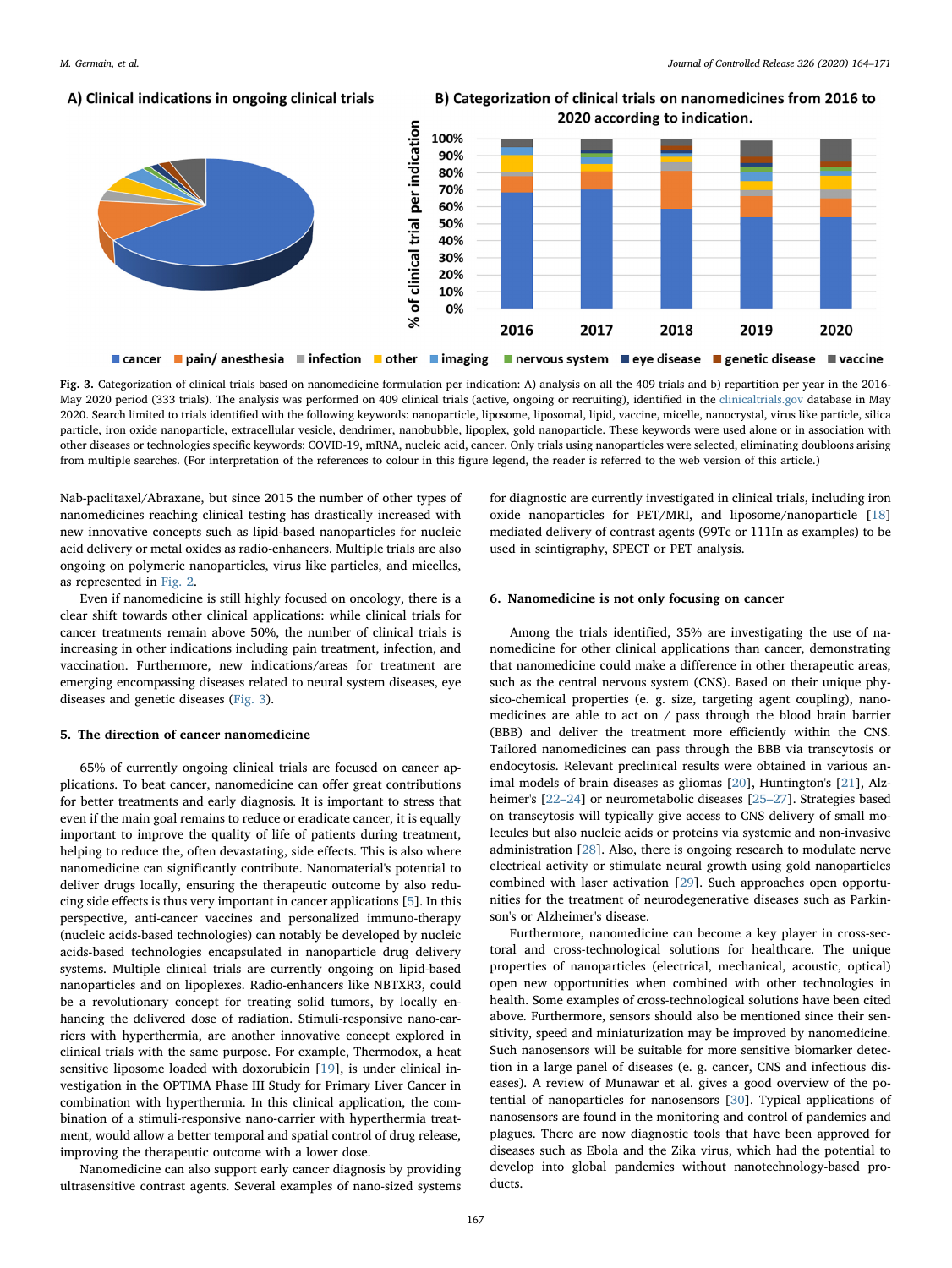# 7. Nanomedicine: A platform for designing better medical solutions

One major advantage of nanomedicines as designed objects over other medicinal products is their high level of uncoupling between their functional requirements (therapeutic effect & targeted delivery for instance) and their design parameters (nanoparticle & drug for instance), as could be described by the general theory of axiomatic design by Nam P. Suh in the 1990's [\[31](#page-7-6)]. In other terms, a very interesting feature of nanomedicines is to offer the characteristics of a generic platform in which modules can be replaced, improved or re-designed without the need to re-design the whole product from the beginning every time its function needs to evolve. For instance, by keeping the same nanoparticle structure, but only changing the drug it carries, any other therapeutic agents inside the particle or through fine tuning of the coating of the particle, one can adapt the product to new applications or subtypes of patients with the same disease, with better efficiency, and while keeping some advantages inherent with the core particle itself. Re-design of the whole product could also be done by functions uncoupling in two distinct nanoparticles. Decreasing the notion of compromise between the required physico-chemical properties allows a more efficient delivery of these functions improving the treatment benefit / risk ratio [[32\]](#page-7-7). This is indeed not the case for small organic molecules & biologicals that need to go through a high number of constraints for each new application. Answering these new constraints require modifications in the drug design to optimize a specific function but such modifications may also lead to degradation of other functions in the same time. Indeed, each new nanomedicine has to follow a full clinical development and no specific regulation at this stage is available for them. Still, despite nanomedicines are often regulated as drugs, they are different from classical drugs. As complex manufactured objects offering tunable functions that can interact at sub-cellular level, nanomedicines are platforms to design & deliver better medical solutions, with personalized treatment capacities.

#### 8. Nanomedicine: Clinical success rate

We have described in the last paragraphs examples of concrete outcomes of the nanomedicine field and new exciting products to come. But what is the average approval rate of nanomedicines compared to classical drugs? Is there a difference in different fields, e.g. in oncology vs other clinical applications?

<span id="page-4-0"></span>He et al. calculated the success rate of nanomedicine formulations in oncology for the different clinical phases [\[33](#page-7-8)]. They showed that the

success rate of nano-enabled cancer drugs in phase 1 is 94%, and this is attributed to their good safety profile often couple to the improved pharmacokinetic for the drug. Phase 2 and 3 success rates are respectively of 48 and 14%. With an estimated total success rate from phase 1 to approval of 6%; thus, nanomedicines perform better than conventional drugs in oncology, which have a success rate of 3.4 [\[34](#page-7-9)]. However, Prof. Park is right in saying that nanomedicine has been mainly focused on cancer, and that the clinical outcome for other clinical applications has been poor. Why is it that, outside of oncology, only a few nanomedicines reach clinical trials and market approval? We need to enable and support clinical development of new promising formulations for diseases that is not related to oncology [\[35](#page-7-10)]. But what should we do to support the entry of new promising formulations of nanomedicines into clinical trials?

# 9. Section two: Addressing the gaps to accelerate nanomedicine translation into the clinic

The difficulties in clinical translation of nanomedicine are multiple and complex. Among them are: (i) lack of education in business management, especially at the academic level, (ii) difficulties in performing the pre-clinical characterization and safety assessment from early stages, due to lack of protocols and lack of access to characterization facilities, (iii) difficulties in scale-up and GMP manufacturing and (iv) uncertainty and fragmentation in the regulatory framework, especially for the most complex borderline products that combining multiple technologies [[4](#page-6-3)[,36](#page-7-11)].

The European Technology Platform on nanomedicine (ETPN) [[2](#page-6-0)] is a think tank created in 2005 and set up together with the European Commission (E.C.) to address the application of nanotechnology in healthcare. The ETPN believes that involving industry will accelerate the development of promising ideas and provide the effective and safe healthcare products that patients need. Today, it gathers more than 130 member institutions from 27 different countries, representing the whole value chain of healthcare from academia, SMEs, industry, healthcare providers to national associations, scientific societies and policy makers. The ETPN has supported strong and smart public funding of the most promising R&D topics – "where Nanomedicine can bring something more" – through strategic inputs coming for all stakeholders, towards the E.C. for the last fifteen years. Complementarily, the ETPN acts also as a driving for force for industrialization of nanomedicine in Europe since 2014, detecting the best innovations of the field and facilitating their transfer from innovative design to clinical development through the nanomedicine Translation HUB, a global set of premium



Fig. 4. The Nanomedicine Translation Hub: Developed infrastructure to accelerate the development of the best nanomedicine projects from innovative design to clinical development. Translation HUB is not a linear process and innovative projects can benefit of each pillar independently.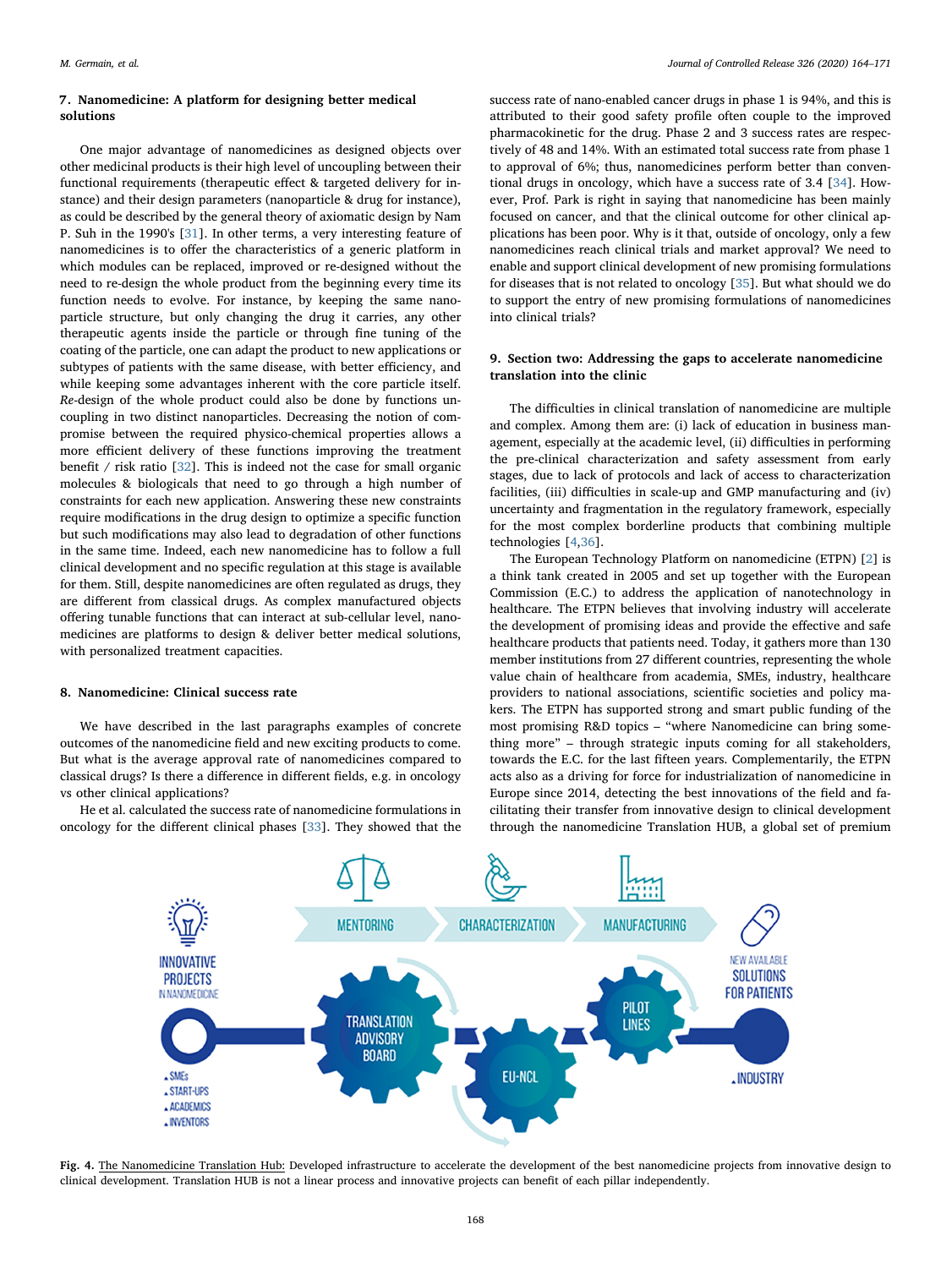services, free-of-charge for the beneficiaries. This Hub is composed of three main pillars, custom mentoring, product characterization and GMP manufacturing, as represented in [Fig. 4.](#page-4-0)

First, the HealthTech TAB (Translation Advisory Board) [[37\]](#page-7-12) is a unique mentoring service in Europe, boosting selected HealthTech inventions to transform them into successful businesses. It is funded and managed by the NOBEL Project which is funded by the European Commission under the Horizon 2020 research and innovation program. The HealthTech TAB gives access to world-class expertise from former managers from Pharma and Medtech industry, successful entrepreneurs, heads of innovation agencies, etc. Together, they offer custom support to innovative project holders on specific issues for which they usually lack skills: IP management, regulatory aspects, business development, market access, scale-up, team building, fund raising, etc. Application for the TAB is open to all: start-up, SMEs, academics, individual entrepreneurs, industry, etc. This service is freeof-charge for its beneficiaries, as a service funded by the E.C. through the NOBEL Project. The HealthTech TAB has already supported +110 projects and helped its beneficiaries to raise  $+15$  M€ in fundraising.

Another pillar of the Translation HUB is the European Nanomedicine Characterization Laboratory (EUNCL) [[38\]](#page-7-13), a trans-European, transdisciplinary characterization infrastructure founded in 2015, providing a comprehensive and integrated set of preclinical characterization assays for the nanomedicine formulations, including physical, chemical, in vitro and in vivo biological testing. EUNCL supports European stakeholders to advance the translation of their products into the clinic, e.g. advancing from TRL 3 to TRL4 or higher. Since 2015 EUNCL has operated thanks to E.C. H2020 funding and has supported more than 30 nanomedicine developers, including SMEs, big pharma and universities, in the safety and quality assessment of their formulation. More than 30 Standard Operating Procedures (SOP) have been validated and shared with the community ([http://www.euncl.eu/](http://www.euncl.eu/about-us/assay-cascade/) [about-us/assay-cascade/](http://www.euncl.eu/about-us/assay-cascade/)).

Finally, the Nanomedicine formulation could also benefit of one of the three medium scale product lines regrouped in the third pillar funded by Europe: Nanofacturing, Nanopilot and Maciviva. These have been established for scaling up existing good manufacturing practice (GMP) pilot lines to a medium-scale sustainable manufacturing process for solid core nanopharmaceuticals and other medical nanobiomaterials were funded. Interestingly, as a logical continuation of these first publicly funded efforts to ensure easier scale-up of manufacturing for nanomedicines in GMP conditions, a new industry offer provided by contract development and manufacturing organizations has recently appeared in Europe, proving both the high relevance and clear need of this approach for technology providers in nanomedicine.

# 10. The need for a harmonized international regulatory framework for regulating physical-chemical and biological characterization of nanomedicines

Nanomedicines are not officially regulated differently from small traditional drugs. To be successfully translated into the market FDA and EMA both require that nanomedicines meet the same safety, efficacy and pharmaceutical quality criteria applied to all drug products [\[39](#page-7-14)]. However, due to their unique and hybrid nature, the quality assessment of nanomedicine formulations pose substantial analytical challenges when compared to small molecular or biological drugs (e.g. antibodies). In fact, in addition to the measurement of identity, strength, potency, stability and impurities, bacterial endotoxins and bioburden of the different chemical ingredients, additional physico-chemical properties must be assessed for the final drug product (the final nanomedicine formulation). These assessed properties include particle size, size distribution and polydispersity, surface charge, drug loading and drug release profile, complex core-shell chemical and physical structure, chemical and size stability during storage and when in contact with biological media [[40\]](#page-7-15). To add a layer of complexity, classical

characterization methods are often not applicable to nanomaterials. Furthermore, more complex methodological approaches are needed in order to understand how nanomedicine properties could impact their safety and efficacy profiles (e.g. determined by their immunological effects, biodistribution, pharmacokinetics, metabolism, and degradation profile) in order to determine the specific critical quality attributes (CQAs) of each system.

The US National Cancer Institute Nanotechnology Characterization Laboratory (NCI-NCL, [ncl.cancer.gov/about-ncl](http://ncl.cancer.gov/about-ncl)) and the European Nanomedicine Characterization Laboratory (EUNCL, euncl.eu) have unbiasedly supported nanomedicine developers, by providing access to their multidisciplinary characterization facilities, and also by promoting knowledge and educational exchange within the community. The two laboratories have jointly worked with other H2020 consortia (e.g. REFINE and SAFE-N-MEDTECH), regulatory bodies (EMA and FDA), metrology institutes and standard authorities (ASTM E56) in order to develop new standards and to promote a harmonized approach between Europe and the US. Unfortunately, despite their efforts, due to the complexity to standardize characterization approaches on various very specific nanomaterials, currently only a few standard methods for nanomedicine characterization exist. Major gaps have been identified in the lack of standardized methods to measure: (i) drug loading (free vs. encapsulated drug), (ii) particle stability in plasma, including drug release kinetics, (iii) surface properties and surface interactions with the biological environment and (iv) particle interactions with the immune system [41–[43\]](#page-7-16).

In this context EMA has recently published a Regulatory Science Strategic Reflection to 2025. One of five strategic goals and core recommendations proposed is "Enabling and leveraging research and innovation in regulatory science", which includes to "Identify and access the best expertise across Europe and internationally" and "Disseminate and exchange knowledge, expertise and innovation across the network and to its stakeholders". ETPN is aware of the clear need to support the EMA strategic aims to guarantee access to the best expertise across Europe including infrastructure such as the EUNCL and novel initiatives such as the Open Innovation Test Bed for nano-pharmaceuticals production to support the development of a harmonized regulatory framework for nanomedicine and borderline products combining different technologies in one cross-technological solution. In this context, ETPN will support the continuation of the activities of the European Nanomedicine Characterization Laboratory (EUNCL) as part of the ETPN Translational Hub by reaching out for opportunities to pursue continuous public funding which is needed to support developers to bring their products to the market. Moreover, ETPN will support international initiatives aiming to reduce the current fragmentation of the standardization and the regulatory body landscape, e.g. by leading the emerging EU-US Community of Research (CoR) in Nanomedicine, with an international collaborative group called "EU-US Collaboratory" under its umbrella. This initiative includes academia, R&D, regulators, metrology and industrial experts, and has been created in order to address the lack of validated harmonized and standardized physicalchemical measurements of nanomedicines under the leadership of the National Institute of Standard and Technology (NIST) from the US side and the Joint Research Centre of the European Commission on the European side [[44\]](#page-7-17).

# 11. Nanomedicine as a cross-sectoral and cross-technological solution for healthcare

The ETPN has recently made efforts to strengthen the European ecosystem for smart health technologies within the NOBEL project. From precision engineering to smart connected HealthTech, and from academic research to the clinic, NOBEL is creating a European HealthTech ecosystem, for the convergence of nanomedicine with photonics, robotics, biomaterials, smart systems, digital health and textile. NOBEL has three main missions: (i) to build an ecosystem, as a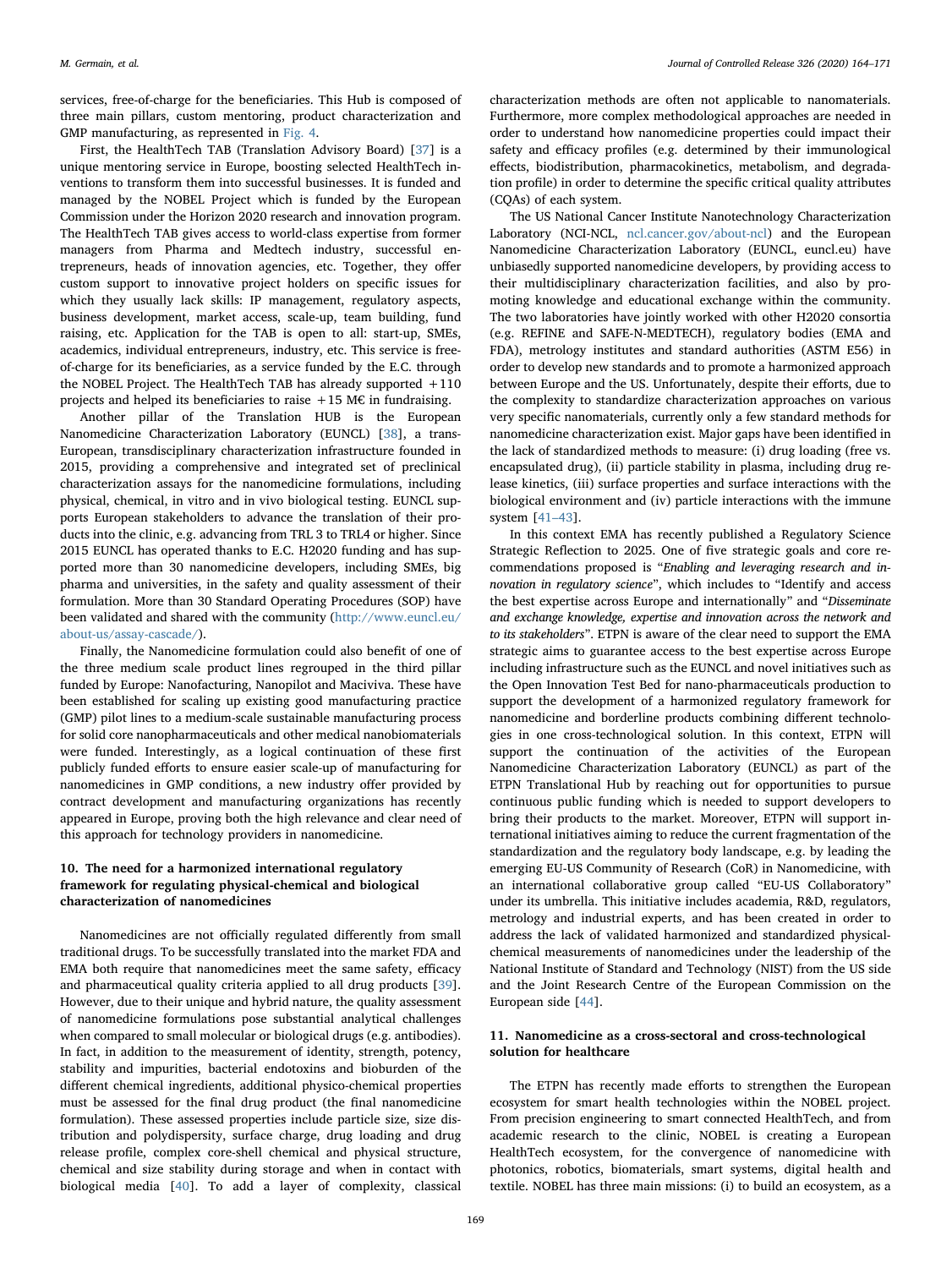unique meeting place for all stakeholders from academia to industry, SMEs, clinicians and policy makers; (ii) to shape a common vision for the future of HealthTech in Europe, the Continuum of Integrated Care, incorporating the separate roadmaps of individual technologies, and showing how concretely these medical technologies may improve the whole journey of patients, for a more, preventive, predictive, personalized and sustainable medicine; (iii) to accelerate the transfer to market of the most useful disruptive medical innovations, through the funding of the HealthTech TAB.

By coordinating the NOBEL project since 2017, the ETPN pursues its successful contribution to bring healthcare solutions faster to the market and foster the strategic cross-sectorial approach and intensifies crosstalk between different technology communities which is needed to synchronize cross-technology innovation and developments necessary to advance, e.g. functionalized surfaces for regenerative medicine approaches or smart biosensors to ensure distant monitoring of patients and attenuate the acute phase of a disease. Nanomedicine as a horizontal and essential complementary technology with broad applications in many medical fields of the Continuum of Integrated Care will continue to be at the front of innovation in healthcare and the ETPN will support and foster nanomedicine in this new vision. The ETPN is strongly willing to keep on playing a key role in shaping the future of health technologies in Europe, encouraging their synergy in a medical problem solving approach rather than a techno-push approach, for more preventive, patient-centered and sustainable health care. Indeed, patients, and citizens in general, do not care about technology for the sake of it. They care about quality of life.

## 12. Conclusions

From an ETPN perspective, nanomedicine unquestionably makes a difference for patients. Even if we agree with Prof. Park that nanomedicine was overpromoted a few years ago as an immediate revolution and several promises of nanomedicine are still not achieved, we are entering a new period turning from academic development to proven clinical value. We need to be constructive in our approach and focus on the gaps to fill to accelerate nanomedicine translation into a more mature phase. The ETPN will continue to support nanomedicine development using its different platforms towards the integration of knowledge, communication, and cooperation between different stakeholders (including academia, industry, clinics, training patients/people and related associations), providing instruments to support clinical translation of new products and contributing to shape the nanomedicine and smart health technologies landscape in Europe and in the coming European research funding program Horizon Europe. ETPN is also actively supporting formation of open-minded young researchers in the field, which will be the future protagonists of ideas and innovations for the sustainable development of nanomedicine. European support to nanomedicine needs to remain a priority in the next Horizon Europe program, so this technology can continue to contribute with cuttingedge science and innovation as a provider of new solutions to tackle complex medical challenges. The ETPN is therefore actively contributing and will reinforce its participation in to future European initiatives, including Europe's Beating Cancer plan, the Mission Cancer, the Cluster Health, and the innovative European Partnership for Innovative Health (Public Private Partnership) which is a new and unique occasion to finally see the medtech, pharma and biotech industries work together in Europe. Nanomedicine will open new possibilities to support the development of early diagnostic tools and better treatments, in a new, more patient centered, era. But, nanomedicine should not act as isolated technology and the ETPN will continue to be a driving force in shaping a cross-technology environment, where nanomedicine interacts with other technologies to design cross-technological, multidisciplinary medical solutions for the benefit of the patients.

#### Declaration of Competing Interest

Matthieu GERMAIN and Agnes POTTIER are co-inventors of patent applications related to Hensify product (Nanobiotix) described in this article. Alexandre CECCALDI is employee of ETPN. The authors have no other relevant affiliations or financial involvement with any organization or entity with a financial interest in or financial conflict with the subject matter or materials discussed in the manuscript.

Credit authors statement

- ➢ Matthieu GERMAIN: Writing Original Draft. Review & Editing
- ➢ Fanny CAPUTO: Writing Original Draft. Review & Editing
- ➢ Su METCALFE: Writing Original Draft. Review & Editing
- ➢ Giovanni TOSI: Writing Original Draft. Review & Editing
- $\ge$  Kathleen SPRING: Writing Original Draft. Review & Editing
- ➢ Andreas K. O. ÅSLUND: Writing Original Draft. Review & Editing
- ➢ Agnes POTTIER: Review & Editing
- ➢ Raymond SCHIFFELERS: Review & Editing
- ➢ Alexandre CECCALDI: Review & Editing
- $>$  Ruth SCHMID: Review & Editing

#### References

- <span id="page-6-1"></span>[1] K. Park, The beginning of the end of the nanomedicine hype, J. Control. Release 305 (2019) 221–222, [https://doi.org/10.1016/j.jconrel.2019.05.044.](https://doi.org/10.1016/j.jconrel.2019.05.044)
- <span id="page-6-0"></span>[2] ETPN, [www.etp-nanomedicine.eu](http://www.etp-nanomedicine.eu).
- <span id="page-6-2"></span>[3] P. Grodzinski, NCI Centers of Cancer nanotechnology excellence (CCNEs) – a full story to set the record straight, J. Control. Release 309 (2019) 341–342, [https://doi.](https://doi.org/10.1016/j.jconrel.2019.08.016) [org/10.1016/j.jconrel.2019.08.016.](https://doi.org/10.1016/j.jconrel.2019.08.016)
- <span id="page-6-3"></span>[4] J.P. Martins, et al., The solid progress of nanomedicine, Drug Deliv. Transl. Res. (2020), [https://doi.org/10.1007/s13346-020-00743-2.](https://doi.org/10.1007/s13346-020-00743-2)
- <span id="page-6-4"></span>[5] The two directions of cancer nanomedicine, Nat. Nanotechnol. 14 (2019) 1083, <https://doi.org/10.1038/s41565-019-0597-5>.
- <span id="page-6-5"></span>[6] S. Wilhelm, et al., Analysis of nanoparticle delivery to tumours, Nat. Rev. Mat. 1 (2016) 16014, , [https://doi.org/10.1038/natrevmats.2016.14.](https://doi.org/10.1038/natrevmats.2016.14)
- <span id="page-6-6"></span>[7] S.E. McNeil, Evaluation of nanomedicines: stick to the basics, Nature Reviews Materials 1 (2016) 16073, , [https://doi.org/10.1038/natrevmats.2016.73.](https://doi.org/10.1038/natrevmats.2016.73)
- <span id="page-6-7"></span>[8] A.C. Anselmo, S. Mitragotri, Nanoparticles in the clinic: an update, Bioeng. & Transl. Med. 4 (2019) e10143, , [https://doi.org/10.1002/btm2.10143.](https://doi.org/10.1002/btm2.10143)
- M.R.C. Marques, et al., Nanomedicines tiny particles and big challenges, Adv. Drug Deliv. Rev. 151-152 (2019) 23–43, [https://doi.org/10.1016/j.addr.2019.06.003.](https://doi.org/10.1016/j.addr.2019.06.003)
- [10] V. Weissig, T.K. Pettinger, N. Murdock, Nanopharmaceuticals (part 1): products on the market, Int. J. Nanomedicine 9 (2014) 4357–4373, [https://doi.org/10.2147/](https://doi.org/10.2147/IJN.S46900) [IJN.S46900](https://doi.org/10.2147/IJN.S46900).
- <span id="page-6-8"></span>[11] A.C. Krauss, et al., FDA approval summary: (Daunorubicin and Cytarabine) liposome for injection for the treatment of adults with high-risk acute myeloid Leukemia, Clin. Cancer Res. 25 (2019) 2685, [https://doi.org/10.1158/1078-0432.](https://doi.org/10.1158/1078-0432.CCR-18-2990) [CCR-18-2990.](https://doi.org/10.1158/1078-0432.CCR-18-2990)
- <span id="page-6-9"></span>[12] D. Adams, et al., Patisiran, an RNAi therapeutic, for hereditary Transthyretin amyloidosis, N. Engl. J. Med. 379 (2018) 11–21, [https://doi.org/10.1056/](https://doi.org/10.1056/NEJMoa1716153) [NEJMoa1716153.](https://doi.org/10.1056/NEJMoa1716153)
- <span id="page-6-10"></span>[13] B.E. Givens, Y.W. Naguib, S.M. Geary, E.J. Devor, A.K. Salem, Nanoparticle-based delivery of CRISPR/Cas9 genome-editing therapeutics, AAPS J. 20 (2018) 108, <https://doi.org/10.1208/s12248-018-0267-9>.
- <span id="page-6-11"></span>[14] S. Bonvalot, et al., NBTXR3, a first-in-class radioenhancer hafnium oxide nanoparticle, plus radiotherapy versus radiotherapy alone in patients with locally advanced soft-tissue sarcoma (Act.In.Sarc): a multicentre, phase  $2&\#x2013;3$ , randomised, controlled trial, Lancet Oncol. 20 (2019) 1148–1159, [https://doi.org/10.](https://doi.org/10.1016/S1470-2045(19)30326-2) [1016/S1470-2045\(19\)30326-2](https://doi.org/10.1016/S1470-2045(19)30326-2).
- <span id="page-6-12"></span>[15] U. Bulbake, S. Doppalapudi, N. Kommineni, W. Khan, Liposomal formulations in clinical use: an updated review, Pharmaceutics 9 (2017) 12, [https://doi.org/10.](https://doi.org/10.3390/pharmaceutics9020012) [3390/pharmaceutics9020012.](https://doi.org/10.3390/pharmaceutics9020012)
- <span id="page-6-13"></span>[16] [N.M. Bressler, S.B. Bressler, Photodynamic therapy with Vertepor](http://refhub.elsevier.com/S0168-3659(20)30382-5/rf0080)fin (Visudyne): [impact on ophthalmology and visual sciences, Invest. Ophthalmol. Vis. Sci. 41](http://refhub.elsevier.com/S0168-3659(20)30382-5/rf0080) [\(2000\) 624](http://refhub.elsevier.com/S0168-3659(20)30382-5/rf0080)–628.
- <span id="page-6-14"></span>[17] T. Meng, V. Kulkarni, R. Simmers, V. Brar, Q. Xu, Therapeutic implications of nanomedicine for ocular drug delivery, Drug Discov. Today 24 (2019) 1524–1538, <https://doi.org/10.1016/j.drudis.2019.05.006>.
- <span id="page-6-15"></span>[18] M. Douek, et al., Sentinel node biopsy using a magnetic tracer versus standard technique: the SentiMAG multicentre trial, Ann. Surg. Oncol. 21 (2014) 1237–1245, <https://doi.org/10.1245/s10434-013-3379-6>.
- <span id="page-6-16"></span>[19] C.E. Swenson, et al., Increased duration of heating boosts local drug deposition during radiofrequency ablation in combination with thermally sensitive liposomes (ThermoDox) in a porcine model, PLoS One 10 (2015) e0139752-e0139752, , [https://doi.org/10.1371/journal.pone.0139752.](https://doi.org/10.1371/journal.pone.0139752)
- <span id="page-6-17"></span>[20] L. Jena, E. McErlean, H. McCarthy, Delivery across the blood-brain barrier: nanomedicine for glioblastoma multiforme, Drug Deliv. Transl. Res. 10 (2020) 304–318, [https://doi.org/10.1007/s13346-019-00679-2.](https://doi.org/10.1007/s13346-019-00679-2)